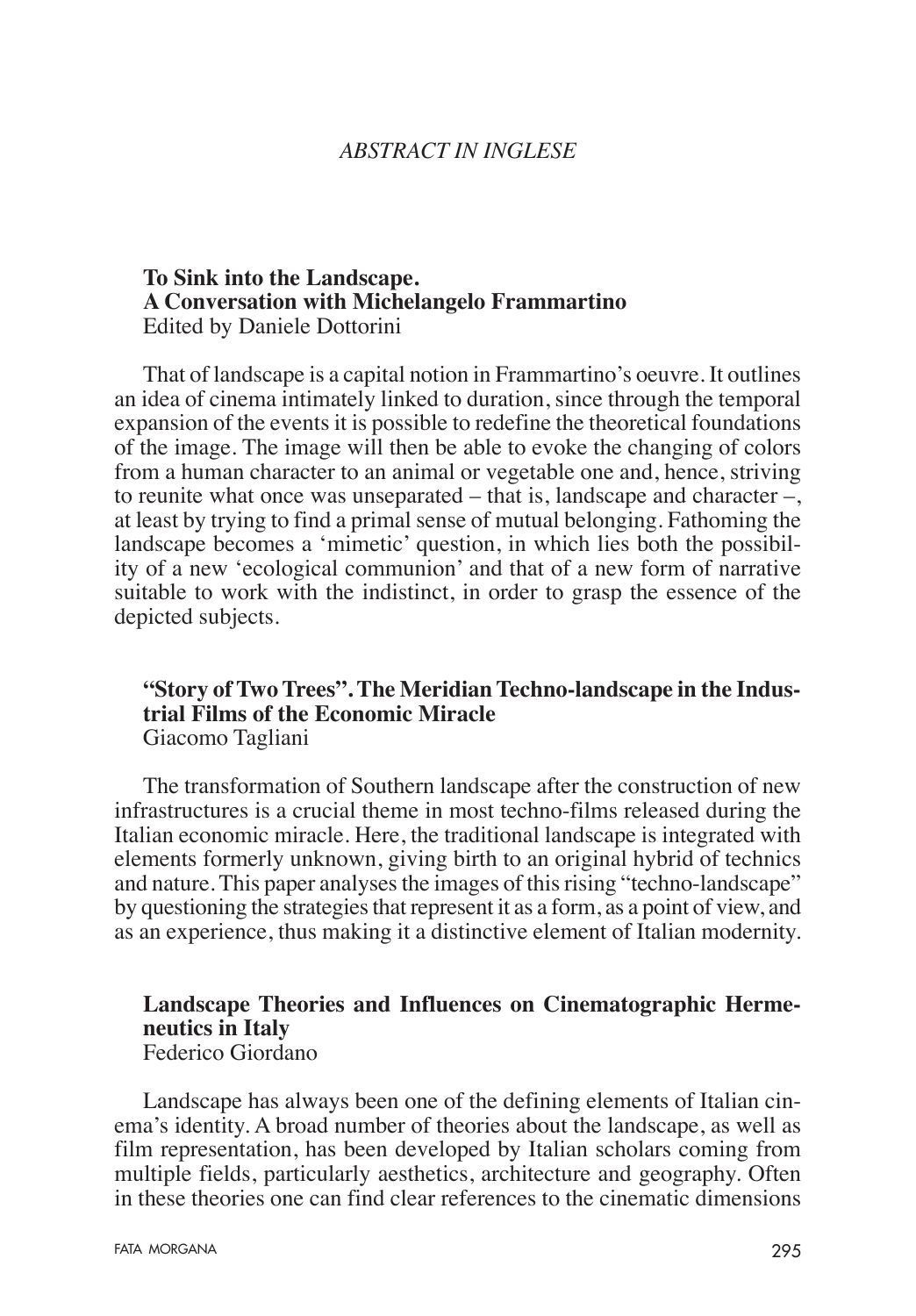whereby theorization about cinema is made through the landscape or theories of the landscape are developed via the cinema. These considerations may be organized around four directives: the first is an ontological one and it deals with the nature of the landscape notion (Assunto, Milani, D'Angelo, etc.); the second one, *para–* or *pseudo-* landscape theory, relates to the idea of landscape notions originating within diverse fields (geophilosophy, semiotic); the third area suggests an improvement and a project of the landscape starting from the observation of its features and possible interventions (the directive of "film induced tourism" or the one espoused by architects); finally, there is the tendency of cinema scholars who have explicitly conceived of the landscape as an independent element within the cinema.

#### **The Meridian Landscape Between Sea and Land. A Comparison Between Vittorio De Seta and Luigi Di Gianni** Nausica Tucci

What is a landscape and how can the study of the landscape in cinema reveal something about the world it represents? Furthermore, in Italian cinema, is it possible to identify a meridian landscape? On the basis of its geographic conformation, consisting of sea and land, is it possible to identify common modes of representation by analyzing the documentary production of a given era?

To answer these research questions, the article will analyze the contemporary works of the two documentarians Vittorio De Seta and Luigi Di Gianni to show how the way of looking at the sea and the land understood as elements both of the landscape and of the imaginary of the south, also determine significantly different representations of the same southern landscape.

#### **The Denied Landscape**

Angelo Pietro Desole

The essay analyzes how photography told the changes in the Italian landscape in the second half of the twentieth century. In particular, how, after the economic boom, two generations of photographers have begun to consider the new landscape as the strongest sign of the disappearance of a world and a civilization. From the catalogs of the Touring Club Italiano to Luigi Ghirri's *Viaggio in Italia*, passing by the photographic analyzes of Paolo Monti and Italo Zannier, disentangles the story of a loss, but also of a tenacious and suffered resistance.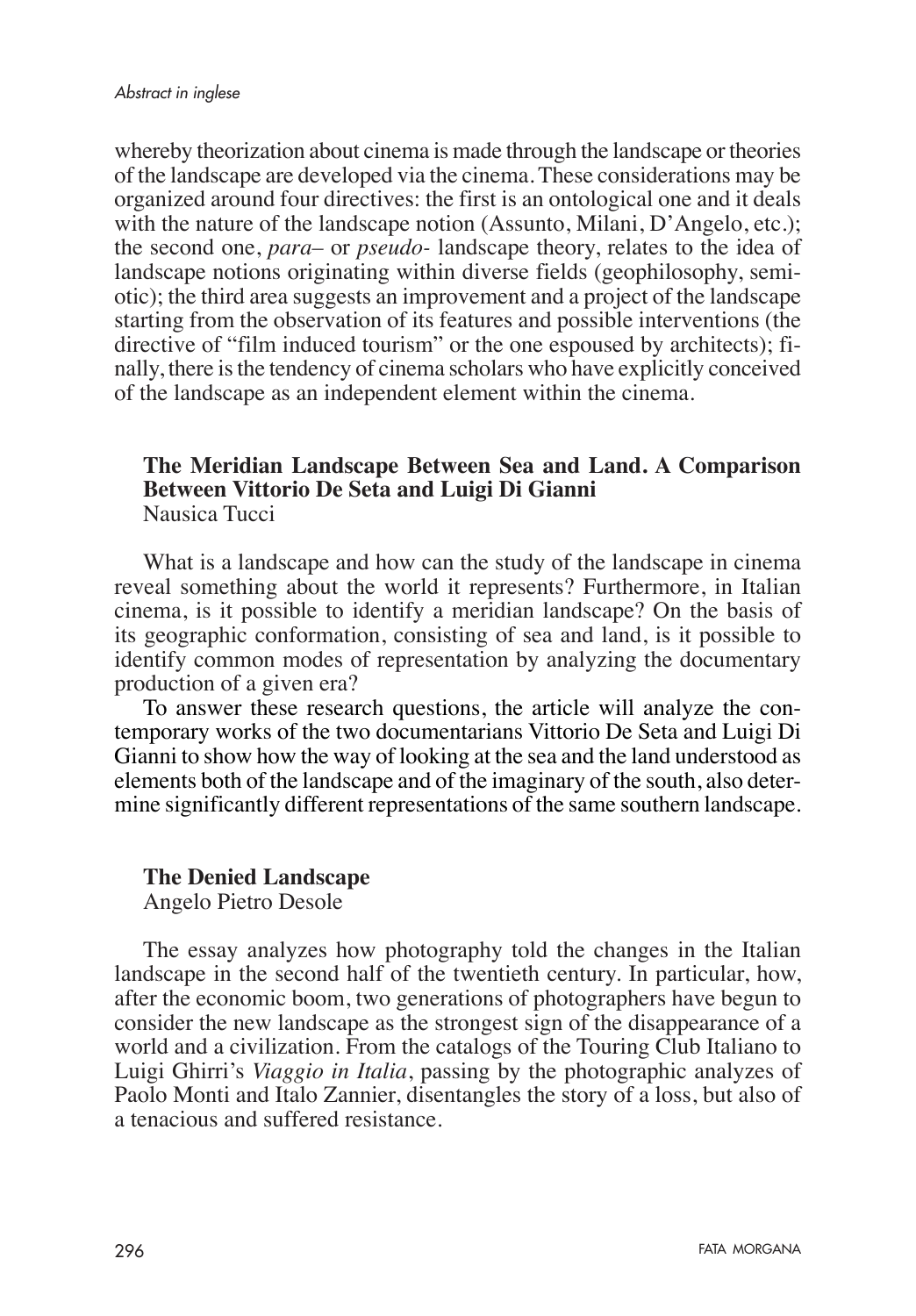# **What Should We Do with Our Ruins? Landscapes by Gianni Celati and Luigi Ghirri**

Guido Boffi

The landscape is a place forged by individual and collective actors within a given time, in both material and immaterial ways. It is always pinned to a specific (civil and cultural) history and geography. The everyday perception the individual has of it is shaped by visual alphabets imprinted on the environment he is born in and infra-consciously assimilated by him.

Ghirri's documentarist photography and Celati's documentaries share this view of the landscape. Their collaboration started from this common perspective. Ghirri's last photographic project, left unfinished but turned into a movie by Celati, questions the (material and cultural) ruins of contemporaneity, swinging between memory and imagination.

## **On a Landscape Scale. Image Patterns and Frames of Reference in Jeff Wall's Photography**

Anna Luigia De Simone

This essay aims to analyse the reflection on the landscape in Jeff Wall's work, also in light of his huge theoretical-critical production. It examines how the landscape image behaves as a threshold-phenomenon and a unit of measure of his visual and social frames of reference in recognizing and reinventing all types of images: based on point of view, distance, proportions, light, scale and staging. And how it works as a narrative and moldable object-work that becomes a metaphor of being in the world, a projection of political-cultural meanings, a place of memory and of the performative.

#### **An Introduction to the Eco-Criticism of Cinema** Chiara Dionisi

The essay configures itself as an introduction to the ecocriticism of cinema. By investigating those pivot studies which can be counted, each one with its own singular declinations, as the mare magnum baseline of this research methodology, the author recognizes the need to push the inquiry further, going beyond the analysis of the audiovisual text susceptible to particular categories of landscape, territory and earth. She rather proposes to formally use the literary ecology philological instruments, by properly explore those universal environmental motifs like nature, world and cosmos which structure film theory since its origins.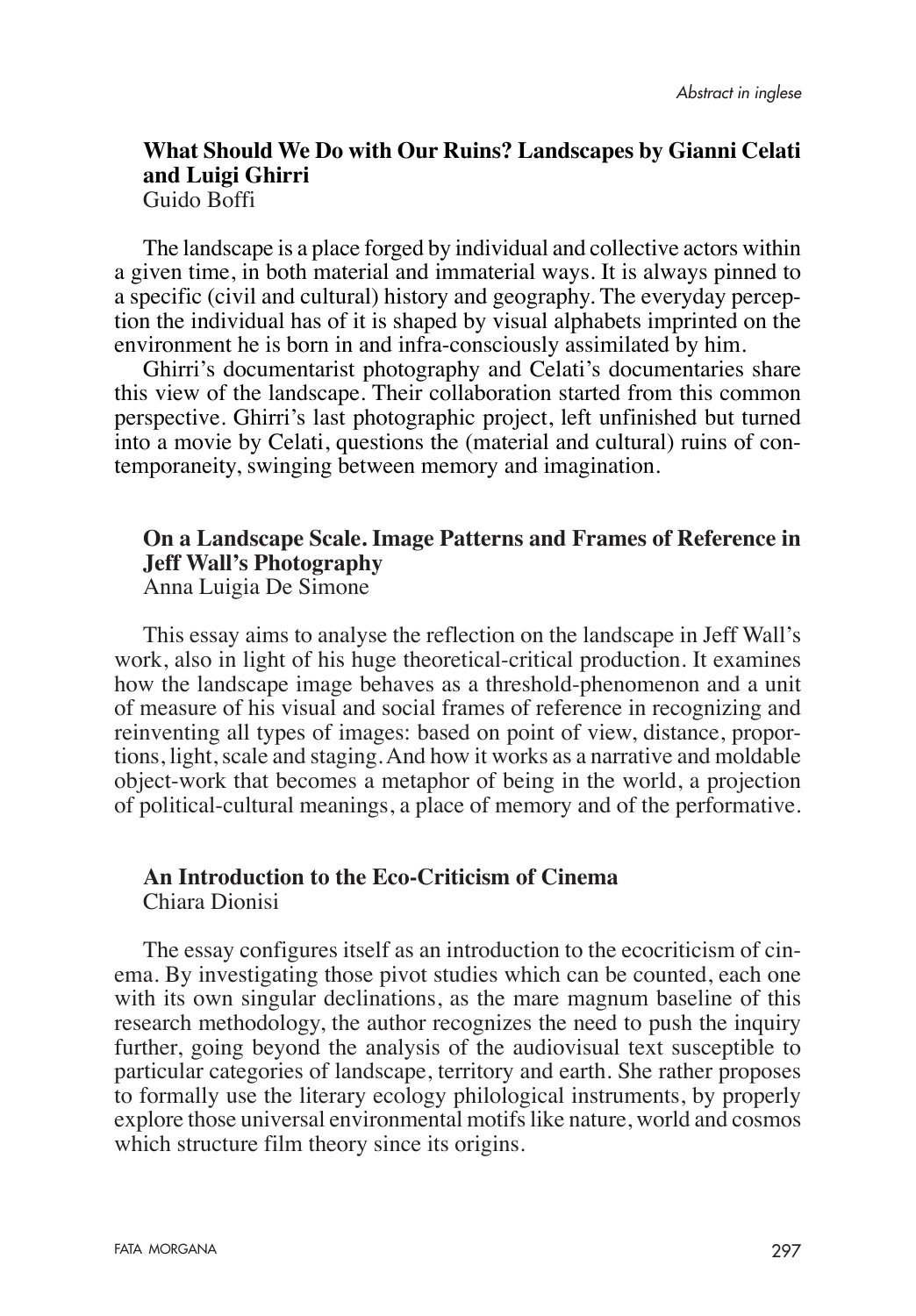## **The Settings of Victor Oscar Freeburg** Paolo Furia

In this article I will deal with the typology of cinematic settings elaborated by Victor Oscar Freeburg in *The art of Photoplay Making* (1918) in the light of the contemporary debates about landscape, in particular with respect to aesthetics and human geography. Freeburg's typology is deeply aware of the formative character of the relationship between man and space, a character which, in contemporary debates, is discussed with reference to real landscapes.

# **The Future of Nostalgia Today. Return to the Landscape in American Independent Cinema**

Maria Teresa Soldani

American independent cinema focuses on the concept of body and bodies, as well as on the definition of personal and collective identities, in which the landscape has a crucial role: from the relation with the decayed urban scene (1976-1990) to the return of the rural setting seen as a fertile habitat and an architype of the imaginary to be reactivated (from 2001). On the traces of Jean Baudrillard's *America* (1986), the essay explores this latter phase, in which the relation with the landscape regenerates the indie cinema becoming a shared *locus* of the visual and film culture made in the U.S.A.

#### *Bright Guns***. San Francisco in the Cop Movie, 1968-1971** Matteo Santandrea

The cop/crime movie made in San Francisco between the end of the 1960s and the beginning of the 1970s marks an important change in terms of representation, and consequently of perception, of the city and the experience on whose surface it occurs. This cinema redefines the visibility of the criminal metropolis, especially as a result of the exceptional *brightness* with which it is portrayed, by incorporating a number of generic formulas and providing the images originated from a real penetration within the urban and architectural materiality of the space in which it is set.

## **Tourist Labyrinths: The Urban Landscape of** *Giallo*

Massimiliano Gaudiosi

My aim is to analyze the contradictory representation of the urban landscape in the Italian *giallo*: a setting depicted at the same time as an "exterior"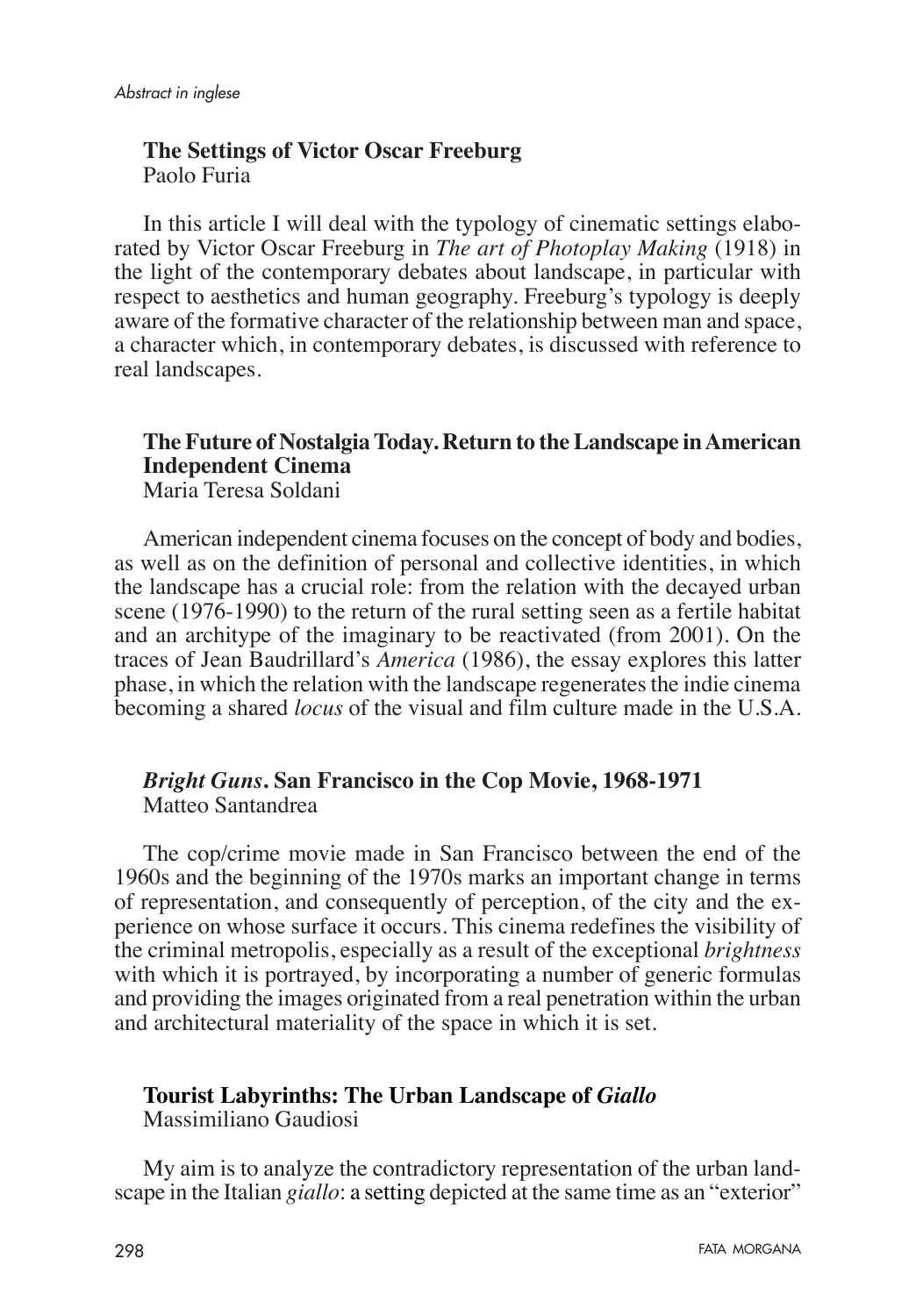space – a collection of tourist panoramas - and as an "inner" space", a both physical and mental labyrinth concealing murders and dangers. I will focus the attention on the ways in which such a landscape matches the popular clichés of the Italian melodrama and the unconventional gaze on the city provided by modernist films. In order to understand such a paradoxical duality I will take into account the concept of *baroque* proposed by Deleuze.

### **Three Perspectives on Landscape in Agnès Varda's Work** Giulia Lavarone

This paper adopts three different perspectives on landscape in Agnès Varda's work. Firstly, the creation of "author's landscapes" in her varied corpus is discussed, since photographs, films, art installations insistently deal with the same places over the years. The focus then shifts to the exploration of landscape as a *dispositif*, led by Varda through questioning the cultural construction of landscapes that have become cliché. The last section highlights how her films actively contribute to the recognition and creation of landscapes, not only through the account of unknown territories, but also by carrying out political actions aimed at bringing communities together.

## **Gazing Upon the Seasons. Landscape in Contemporary TV Series** Luca Bandirali

Television, like all media that operate through the frame, subjects the space to a process of transformation that produce different kind of images. We call these images *locations* when the space represented is mainly a space in which the action takes place, we call them *landscapes* when the space represented is precisely an object of contemplative gaze. While the landscape in cinema has often been analyzed in the fields of Film Studies and Media Geography, the landscape on television has not received the same attention. In this paper, therefore, some studies on the television landscape are taken into consideration (in particular those by Andrew Higson and Les Roberts), to then reflect on the specific aspects of space in contemporary television series, examining the cases of *Grantchester*, *Big Little Lies* and *Fargo*.

#### **Michelangelo Frammartino's Monist Ontology** Roberto De Gaetano

The essay takes into consideration the cinema of Michelangelo Frammartino whose originality goes beyond an important reinvention of a meridian existential landscape, with some significant Italian ancestry such as Vittorio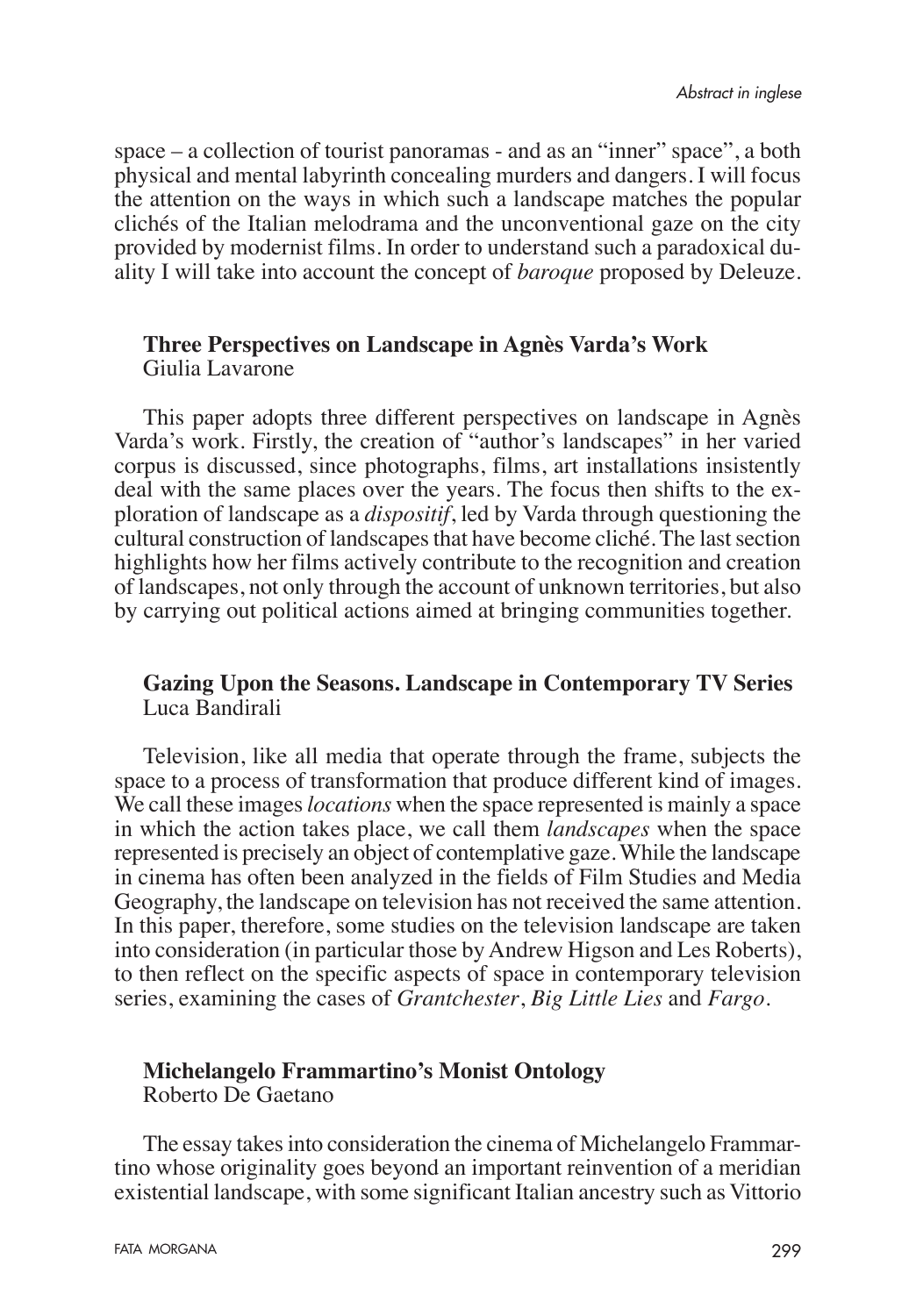De Seta, and analogies with international authors such as Kiarostami, to highlight a powerful monist ontology, far more radical and original than any existentialist perspective.

What is at stake in his cinema is not just a profile of the human person and his characterizing traits, but a more radical landscape-making (the opposite of any landscape) of the world. This takes place through an experience of the world (at the intersection between nature and anthropology) in which the gaze does not count so much as a cognitive tool, which would still place the subject at a distance, but the whole body, its postures, its gestures, its pauses, his breaths, his gaits, which seem to resonate with the landscape itself and therefore in many ways compose it.

# **The Calabrian Landscape in Elio Ruffo's films, between s-landscape and displacement**

Simona Arillotta

This article aims to investigate the peculiarity of the Calabrian landscape as *mobile* landscape. Through the work of Elio Ruffo and focusing on his feature length movie *Tempo d'amarsi*, this analysis try to show how the movement, to be intended here as displacement and dislocation, is a general condition that unites both the Calabrian territory and its own inhabitants.

## **Landscapes of Fire: Saitta's** *Sciara* **and Cancellieri's** *La Sciara* Lucia Di Girolamo

The essay proposed here aims to investigate the dynamics through which, in the documentary films dedicated to the Etna, the volcano is represented as the engine of the epic of daily life that in the Fifties embraces the story of the ransom of Sicily, part of a broad discourse on the rebirth of Southern Italy. *Sciara* by Ugo Saitta (1953) and *La sciara* by Edmondo Cancellieri (1957), in particular, reinterpreted in an aesthetic-anthropological perspective, show the value that this powerful and mutant landscape has for the identity of the places concerned. At the same time the two films show how cinema can redefine the contours of the territory, even if it is impossible to reduce it to a single discourse.

## *A ciascuno il suo***: Death and Beauty of the Landscape** Anton Giulio Mancino

*A ciascuno il suo* by Elio Petri is a key example of the use of the Sicilian landscape that cinematically exceeds in its marked and treacherous presence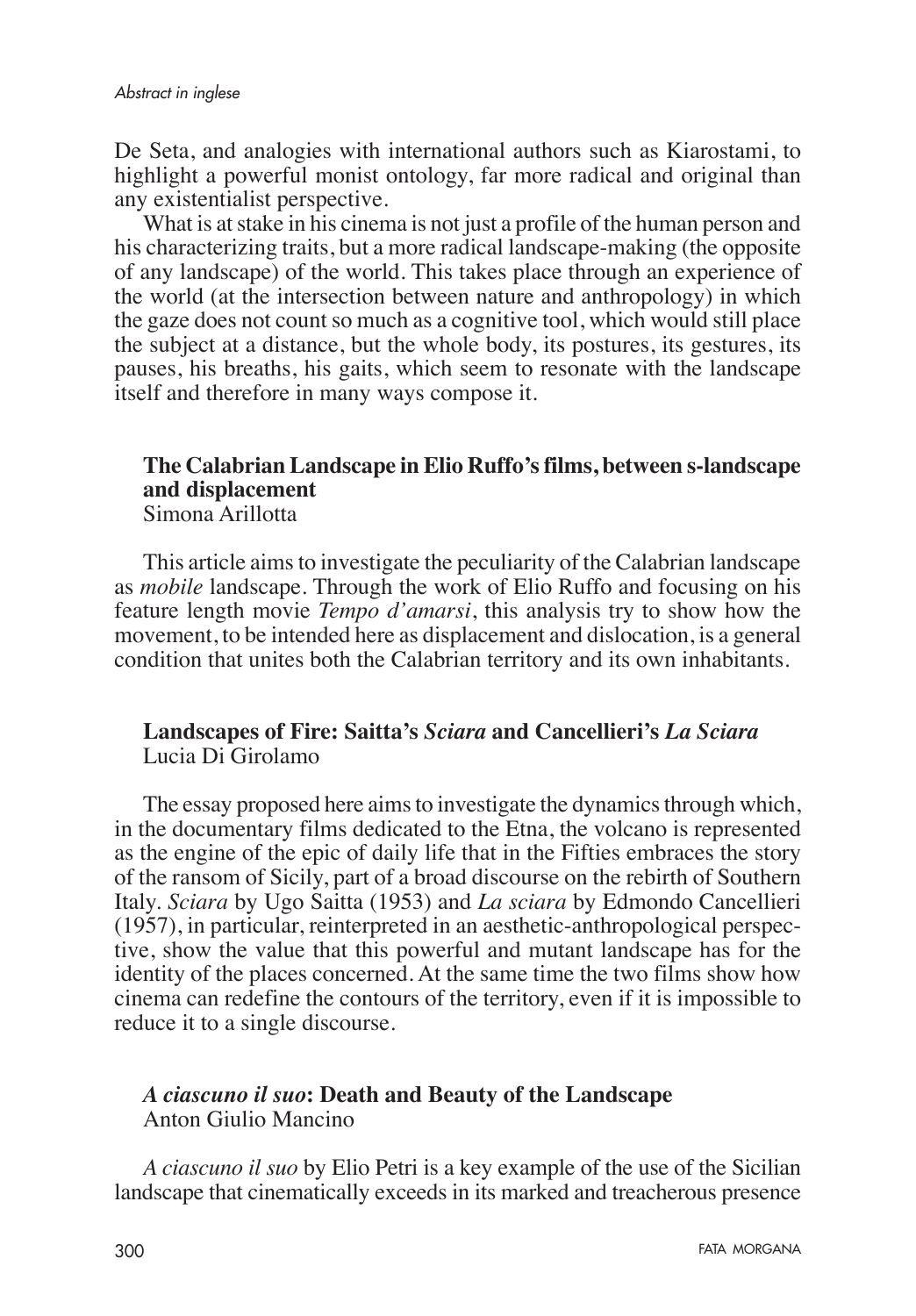even the extent of Leonardo Sciascia's novel of the same name. And it is therefore emblematic of a long-lasting critical gaze that starts from an image of authentic beauty, irrepressible and terrible at the same time, and follows precisely the indication of its major reference author, Giuseppe De Santis in the article *For a landscape Italian* appeared in the magazine "Cinema" in 1941.

#### **"Tu cherches quoi?". Topography of Disorientation and Urban Landscape in** *Frantic* Gabriele Rigola

The essay analyzes the representative dimension of the urban landscape and space in the film *Frantic* (Polanski, 1988), set in one of the most complex metropolises in Europe, Paris, crossed by a protagonist (Harrison Ford) who is a symbol of disorientation. In addition to already consolidated perspectives in the field of *city visual culture*, the essay proposes some interpretative hypotheses belonging to urban geography and sociology, to relationship between the history of architecture and the history of the media, to the links between image and ability of the subject to reconstruct spaces and landscapes (even imaginary) in relation to his interpretation of the world.

# *To the Is-Land***: Janet Frame's Island**

Bernadette Piccolo

 In the movie *An Angel at My Table* (Campion, 1990), an insular landscape is the cradle of a nomadic and marginalized subject: the New Zealand author Janet Frame, a character who struggles constantly to find a place in the world and follow her only vocation: writing.

Through the analysis of some key sequences and using also Frame's three-part *Autobiography*, rich of meaningful *tableaux* and details, my article would like to study the special bond between these two peculiar subjects, who seem to share a similar condition of isolation and *alienation*.

**Michael Cimino's** *The Sunchaser***. Landscape as the Main Character** Ettore Albergoni

In Michael Cimino's cinema the landscape is equivalent to a character. When the narrative gives way to a filmic dimension where the figural aspect becomes central, the landscape seems to assume the role of an implicit protagonist. The analysis of *The Sunchaser*, the last feature film by the American director, a testament film, aims to investigate this perspective, recognizing analogies and reconfigurations in the portrait of a redundant landscape in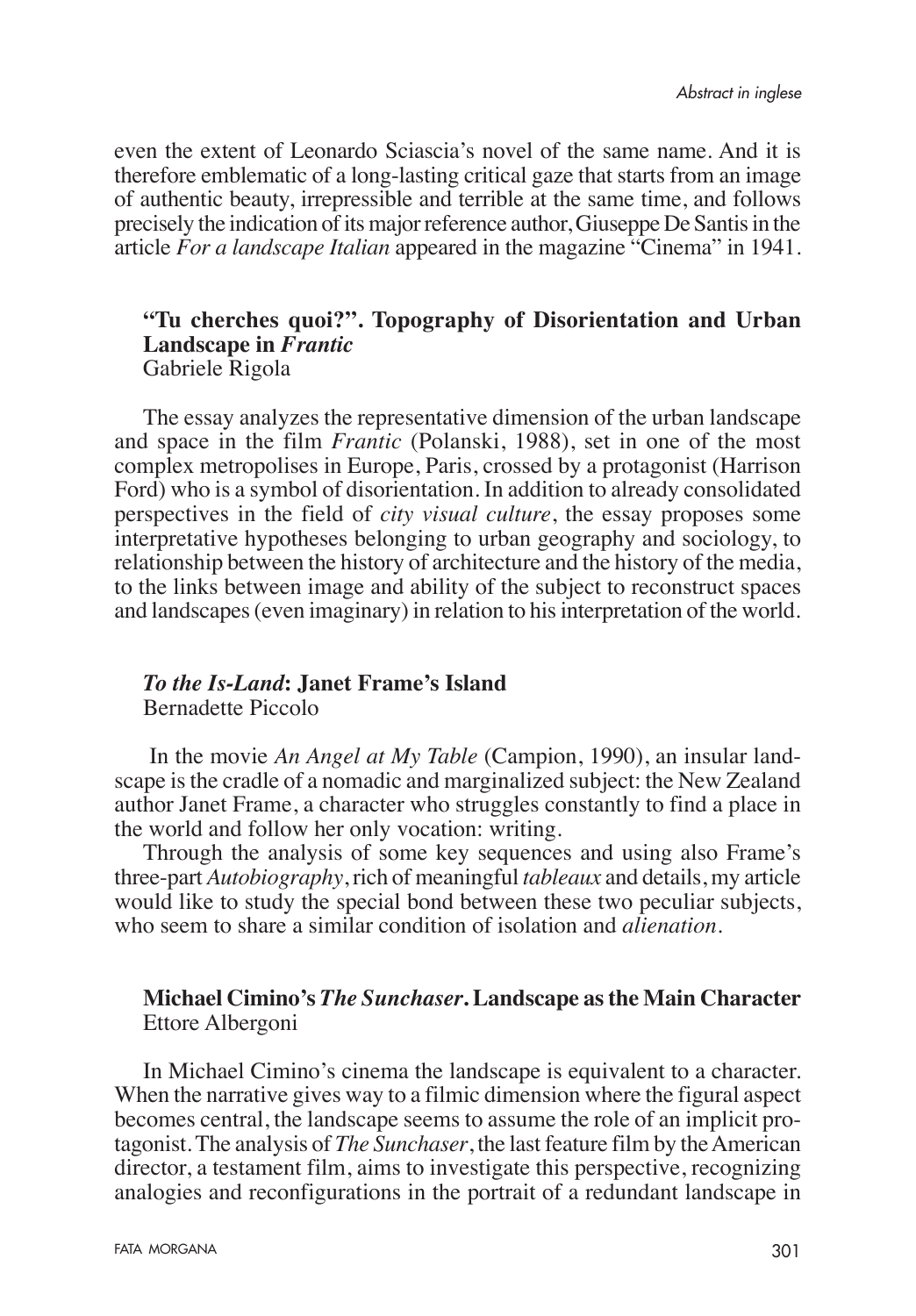constant dialogue with the author's own filmography and, nevertheless, with the *western* iconography prior to it.

# **Lisandro Alonso's** *Jauja.* **A Landscaped Plot**

Lydia Tuan

This article discusses Argentine director Lisandro Alonso's latest film, *Jauja* (2014), with a focus on the representation and construction of landscape, as a space that is not entirely real, suspended between the real and the unreal. Focusing especially on *Jauja* as a film that adapts the language of slow cinema, the article considers the use of landscape in slow cinema, refusing the assumption that the slow aesthetic is strictly linked to the documentary form. Alonso's *Jauja* therefore extends the aesthetic boundaries of slow cinema in its representation of fictional and atemporal spaces.

## **The Impossible Choreography: Jia Zhang-ke's** *Still life* Gianni Crippa

The representation of the landscape in *Still life* (2006) by Jia Zhangke first of all shows two closely linked traits, the extreme uniformity of the proposed panoramas and the visual density that challenges the possibility of analysis and interpretation. But precisely by virtue of this, the landscape refers to the Lacanian Real and therefore, also due to the prevalence of ruins within the frames, to History in the form of the absent cause (Fredric Jameson), configured in terms of the vertical chronotope (Michail Bakhtin).

#### **For a New Physiognomy of the Landscape in Checco Zalone's** *Quo vado?* Luca Bertoloni

In Checco Zalone's cinema, the landscape plays a leading role. In Quo vado?, in particular, the relationship between the protagonist and the landscape opens up to a global dimension that renegotiates the localglobal dynamic in an identity key: first, Zalone crosses a series of marginal landscapes, making experiences of various topological disorientations, then, thanks to the match with a transformative landscape, it gradually abandons its provincial and local character, in favour of a new way that, pushing him around the world, forces him to re-establish – to survive in the current context – a new balance between local identity, national identity and global identity.